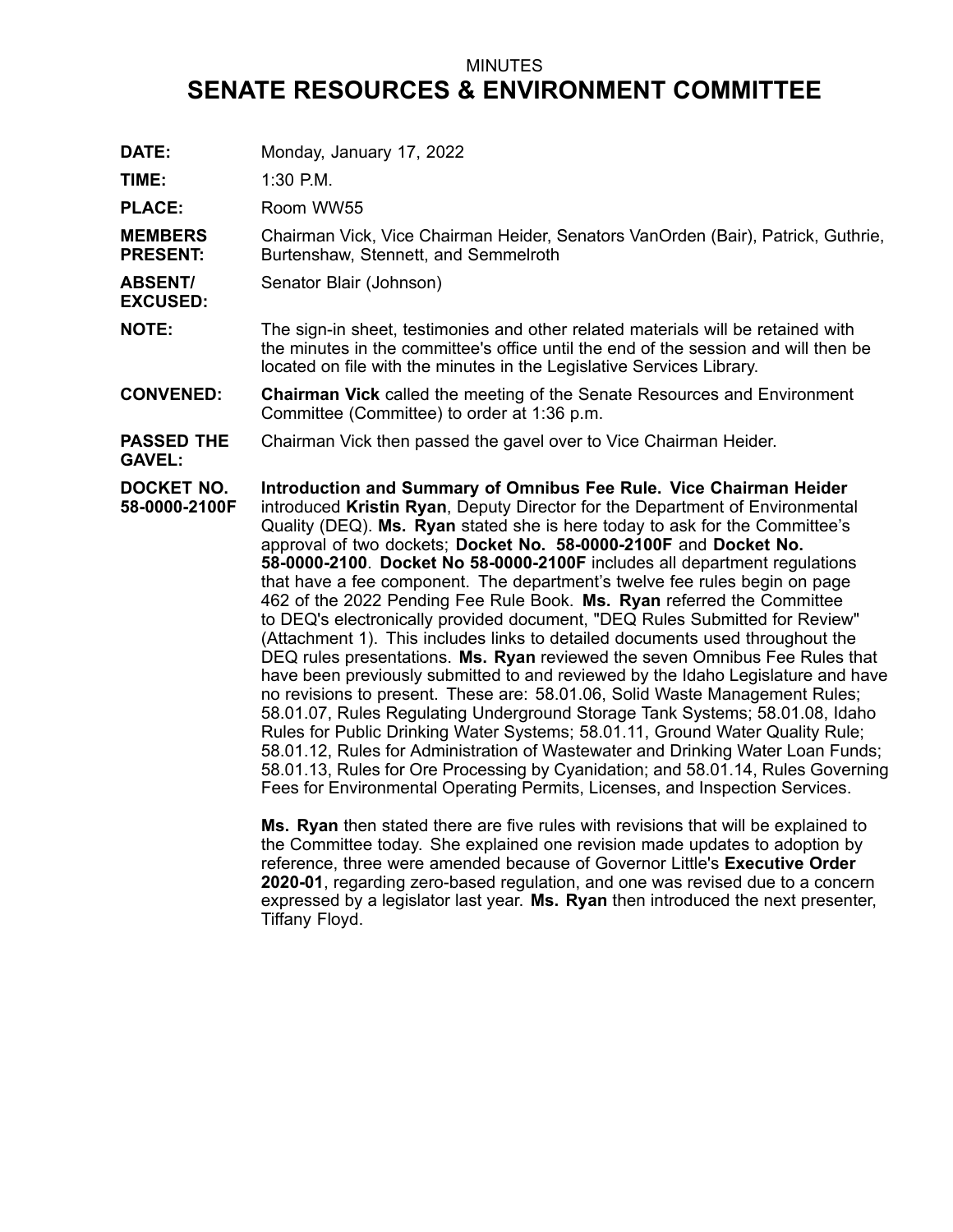**DOCKET NO. 58-0101-2100F Rules for the Control of Air Pollution in Idaho. Tiffany Floyd** introduced herself as the Air Quality Division Administrator for DEQ. **Ms. Floyd** stated **Docket No. 58.0101.2100F** contains the Air Quality Division's annual incorporation by reference of Federal Regulations. These start on page 469 of the 2022 Pending Fee Rules Review Book. **Ms. Floyd** explained DEQ is the implementing authority for the Clean Air Act, and that an efficient way to implement new or updated federal regulations is to incorporate them by reference into state rules. This ensures DEQ's rules are up to date with federal changes and simplifies compliance for the regulated community. A general summary of changes is provided as <sup>a</sup> link on Attachment 1. This year's incorporation includes changes that were made to the Code of Federal Regulations as of July 1, 2021. Changes include updated compliance and reporting requirements that are now required to be electronic. Other changes include EPA promulgated rules approving several Idaho State Implementation Plan submittals required per the Clean Air Act, including the redesignation of the Cache Valley nonattainment area in Southeastern Idaho to attainment for particulate matter. **Ms. Floyd** stated there were also some minor updates to permitting requirements, including <sup>a</sup> minor update for Kraft Pulp Mills that clarified how to set operating limits for their process equipment and updated emissions reporting and source testing requirements. **Ms. Floyd** stated the most significant federal change was to the municipal solid waste landfill rules for landfills constructed on or before July 17, 2014. The main change was to the threshold for when <sup>a</sup> municipal landfill needs to install <sup>a</sup> gas collection system, which was lowered to 34 metric tons per year. Idaho has eight large landfills which would be impacted by this change, four of which already have <sup>a</sup> gas collection system, two that are planning to install one, and two that are tracking their thresholds to know if and when one will be required.

**DISCUSSION: Chairman Vick** asked for an estimated cost of these gas collection systems, and **Ms. Floyd** responded that the cost is roughly <sup>a</sup> million dollars, depending on the size and the acreage of the facility. **Chairman Vick** then asked if some facilities use their gas collection system to generate revenue. **Ms. Floyd** responded that they do, and that some use electricity generated from their gas collection system to offset their operating costs. In response to two questions from **Senator Guthrie**, **Ms. Floyd** responded that there is no Federal money available to offset the cost of required gas collection systems, and there is no flexibility regarding the 34 metric tons requirement. **Ms. Floyd** added that there is flexibility regarding the design of the gas collection system. **Senator Guthrie** then asked if there is any ARPA (American Rescue Plan Act of 2021) money available to offset this cost. **Ms. Floyd** stated that she does not know of any, but they will look into this.

**DOCKET NO. 58-0105-2100F Rules and Standards Related to Hazardous Waste**. **Vice Chairman Heider** introduced **Michael McCurdy. Mr. McCurdy** introduced himself as the Waste Management and Remediation Division Administrator for the Department of Environmental Quality. **Mr. McCurdy** reviewed the changes to **Docket No. 58-0105-2100F**. The rule text starts on page 660 of the 2022 Pending Fee Rules Review Book. A general summary of changes is provided as <sup>a</sup> link on Attachment 1. This rulemaking includes the adoption by reference of final federal hazardous waste regulations with effective dates through June 30, 2021, to ensure the state rules remain consistent with federal regulations. **Mr. McCurdy** reviewed how federal regulations are incorporated by reference into state rules. This rule incorporates Modernizing Ignitable Liquids Determination, which allows the use of more modern equipment and techniques for determining the ignitability of wastes. This rule may have an impact on Idaho facilities. Other than changes to the hazardous waste rule chapter to increase clarity and ease of use, there was one change to add <sup>a</sup> virtual format as an option for <sup>a</sup> public hearing.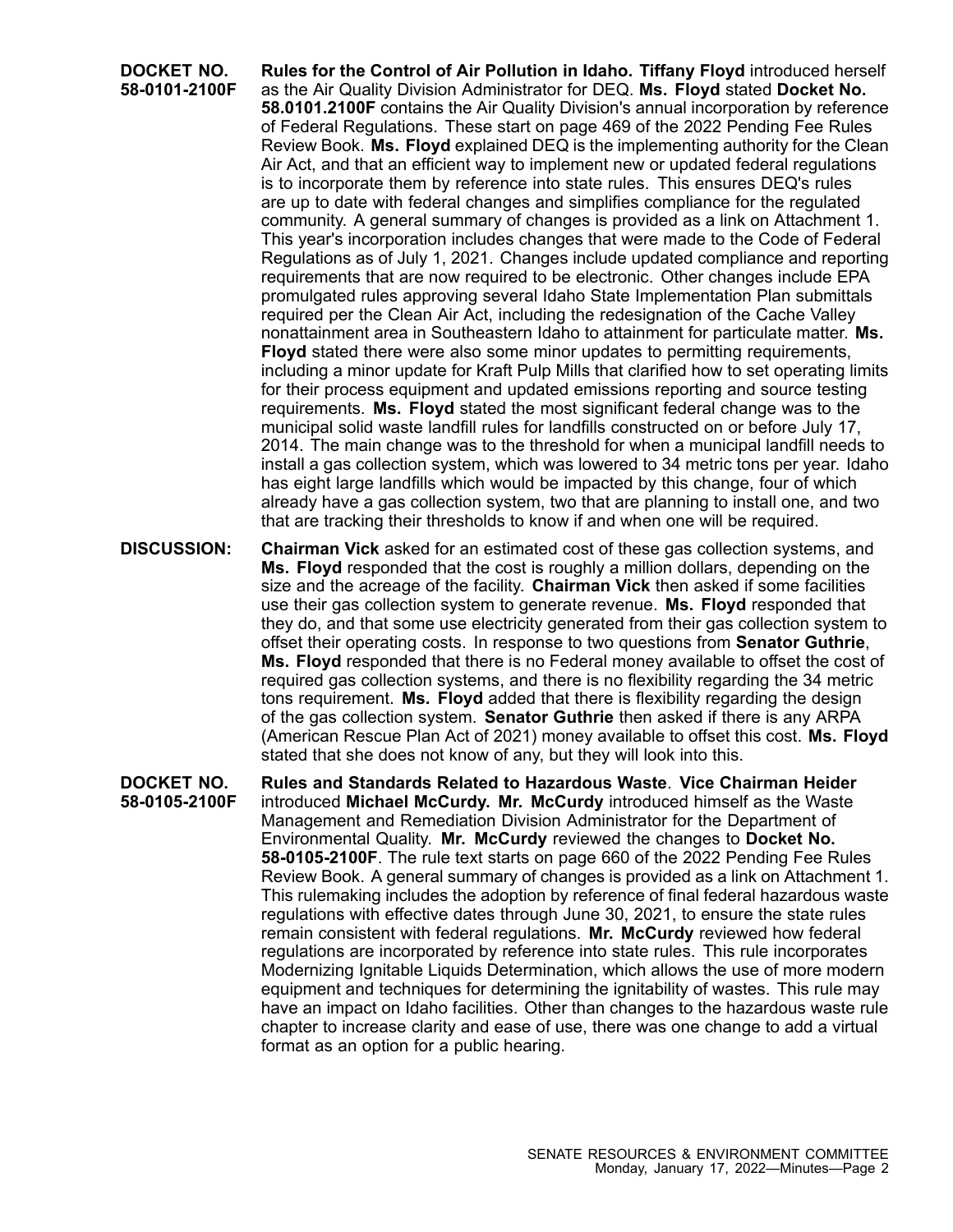- **DISCUSSION: Senator Stennett** asked for clarification about the section related to ignitability of waste. **Mr. McCurdy** replied that the section had more to do with the classification of <sup>a</sup> waste as potentially hazardous waste. **Senator Guthrie** asked for confirmation that States can be more restrictive than the Federal Government by adopting <sup>a</sup> state rule, but cannot be less. **Mr. McCurdy** confirmed this is correct, but that the State of Idaho is generally not more restrictive than the Federal requirements. **Senator Guthrie** requested that any instances where DEQ suggested regulations are more stringent than the Federal government, that these be highlighted. **Mr. McCurdy** added that there are some areas under their jurisdiction, such as groundwater, that are not regulated by the Federal government, and these require evaluation as dictated by Idaho Code.
- **DOCKET NO. 58-0118-2100F Idaho Land and Remediation Rules**. **Mr. McCurdy** then reviewed changes to **Docket No. 58-0118-2100F**. The rule text starts on page 921 of the 2022 Pending Fee Rules Review Book. A general summary of changes is provided as <sup>a</sup> link on Attachment 1. **Mr. McCurdy** explained that DEQ's Voluntary Cleanup Program was created in 1996 by the Idaho Land Remediation Act, which is Chapter 72 Title 39 of Idaho Code, to encourage innovation and cooperation between the state and local communities, and private properties. **Mr. McCurdy** noted that DEQ is proposing revisions to the Land Remediation Act this legislative session, although the revisions to the Land Remediation Rules in this Docket are not tied to the proposed revisions to the Land Remediation Act. **Mr. McCurdy** reviewed changes made to this rule packet that were primarily to remove outdated, duplicative, and unnecessary language. Changes do not change the meaning or content of the rule.
- **DISCUSSION: Chairman Vick** asked for an example of when perceived risk of hazardous waste contamination might occur. **Mr. McCurdy** stated property owners might want to participate in the program prior to putting their property up for sale, and further elaborated on how the process might work. **Chairman Vick** asked why one would think there is <sup>a</sup> risk, but not know. **Mr. McCurdy** provided some examples. **Senator Stennett** asked about DEQ follow up for the voluntary containment program. **Mr. McCurdy** reviewed the steps of the agreement process for <sup>a</sup> certificate of completion, and DEQs level of involvement. **Senator Patrick** asked if DEQ could provide protection from liability. **Mr. McCurdy** responded that there are several ways that DEQ could help with liability, including the Brownfield's program and the Preliminary Assessment Program. Both are Federally funded. **Senator Guthrie** asked about issues related to property owners wanting to terminate their involvement in the program. **Mr. McCurdy** provided examples of ways DEQ attempts to have property owners complete the process.
- **DOCKET NO. 58-0109-2100F Rules Regulating Swine Facilities**. **Vice Chairman Heider** then introduced **Dr. Mary Anne Nelson**. **Dr. Nelson** introduced herself as the Surface and Wastewater Division Administrator for DEQ. She introduced portions of **Docket No. 58-0109-2100F**, and **Docket No. 58-0125-2100F**. The rule text regarding swine facilities starts on page 846 of the 2022 Pending Fee Rules Review Book. A general summary of changes is provided as <sup>a</sup> link on Attachment 1. This fee rule chapter was drafted to replace the existing rule chapter, and includes the removal of obsolete, outdated, and unnecessary regulations and language. No changes to any standards necessary to protect public health or the environment were made to this chapter.
- **DISCUSSION: Senator Stennett** asked how many facilities in Idaho contain 5000 plus swine, and **Dr. Nelson** responded, none.